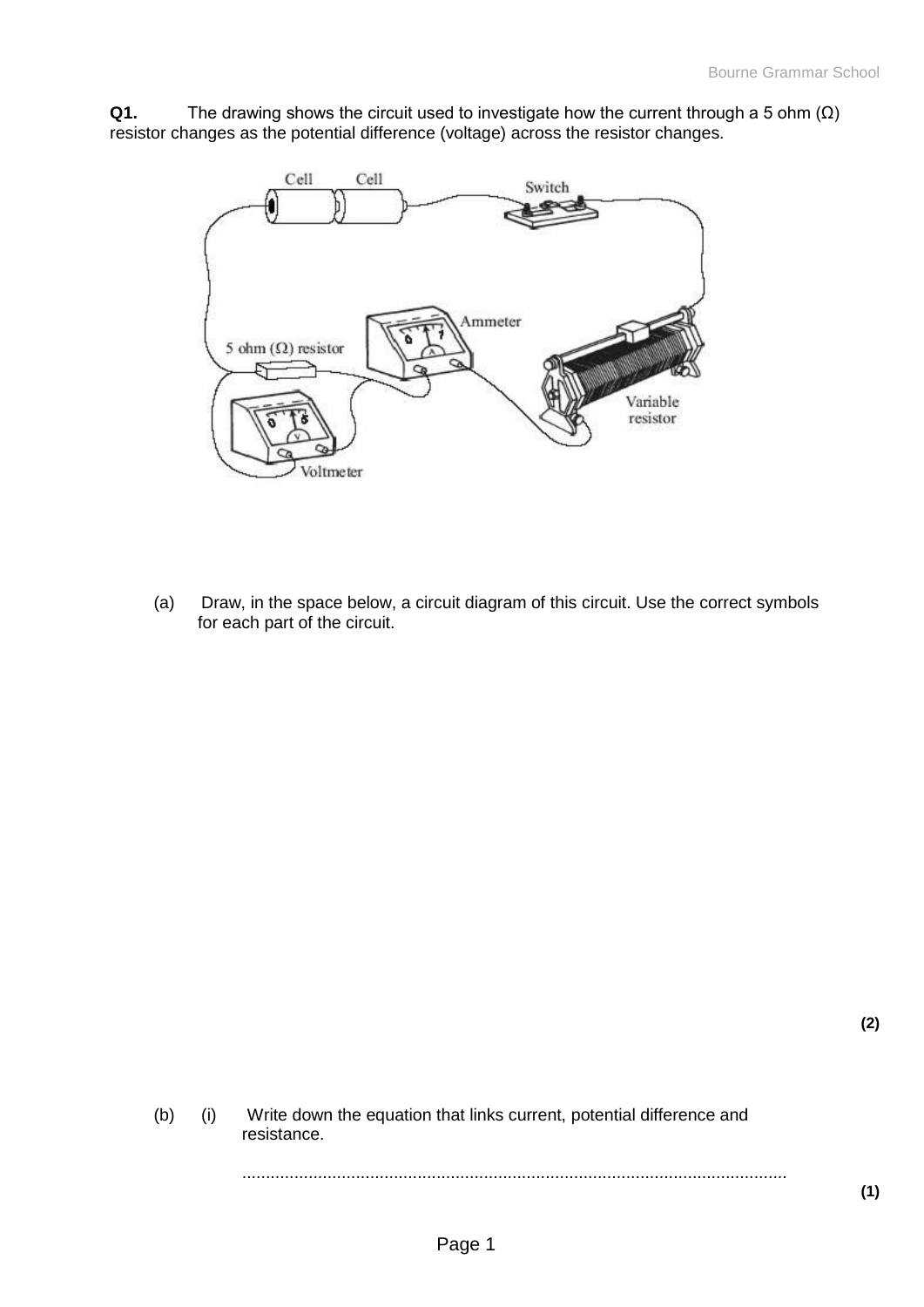(ii) Calculate the potential difference across the 5 ohm  $(\Omega)$  resistor when the current through the resistor equals 0.4 A. Show clearly how you work out your final answer.



(iii) Complete the graph to show how the current through the resistor changes as the potential difference across the resistor increases from 0 V to 3 V. Assume the resistor stays at a constant temperature.



**(2)**

(c) The resistor is replaced by a 3 V filament lamp. The resistance of the lamp increases as the potential difference across it increases. Why? ............................................................................................................................. ............................................................................................................................. **(1) (Total 8 marks)**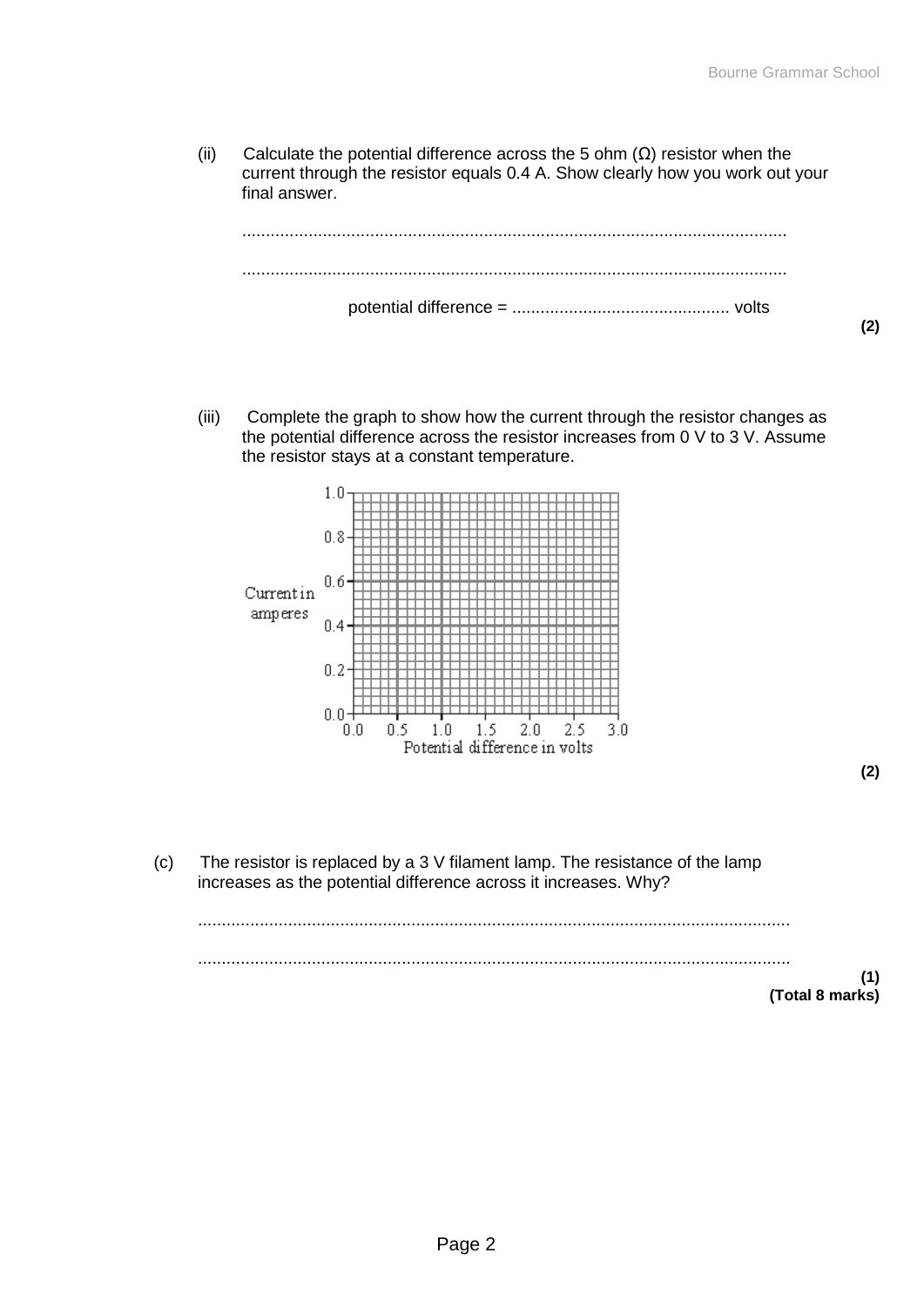**Q2.**(a) **Figure 1** shows the inside of a battery pack designed to hold three identical 1.5 V cells.



Which **one** of the arrangements shown in **Figure 2** would give a 4.5 V output across the battery pack terminals **T**?



(b) **Figure 3** shows a variable resistor and a fixed value resistor connected in series in a circuit.



Complete **Figure 3** to show how an ammeter would be connected to measure the current through the circuit.

Use the correct circuit symbol for an ammeter.

**(1)**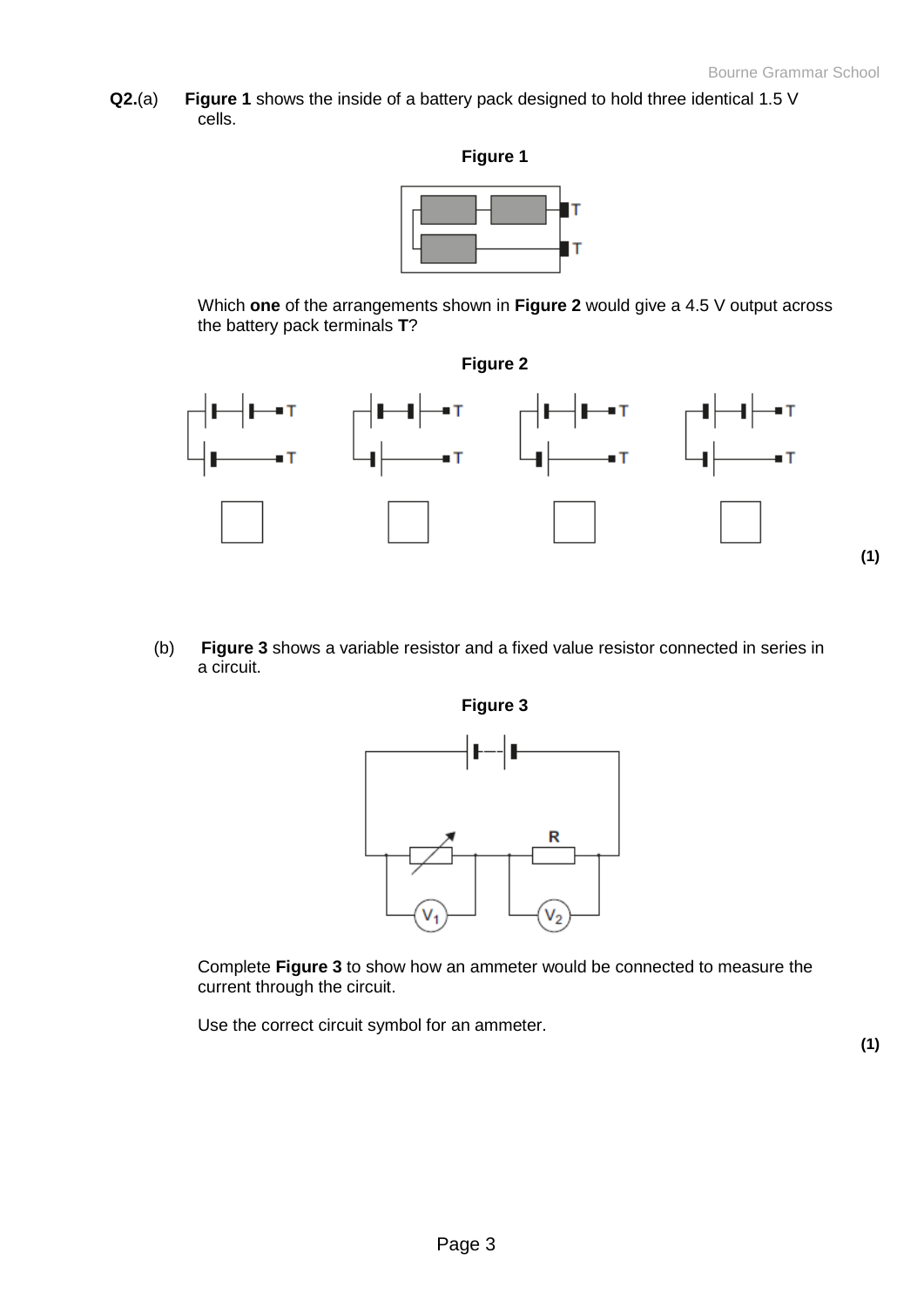(c) The variable resistor can be adjusted to have any value from 200 ohms to 600 ohms.

**Figure 4** shows how the reading on voltmeter **V<sup>1</sup>** and the reading on voltmeter **V<sup>2</sup>** change as the resistance of the variable resistor changes.



**Figure 4**

(i) How could the potential difference of the battery be calculated from **Figure 4**? Tick (✔) **one** box.



Give the reason for your answer.

................................................................................................................... ...................................................................................................................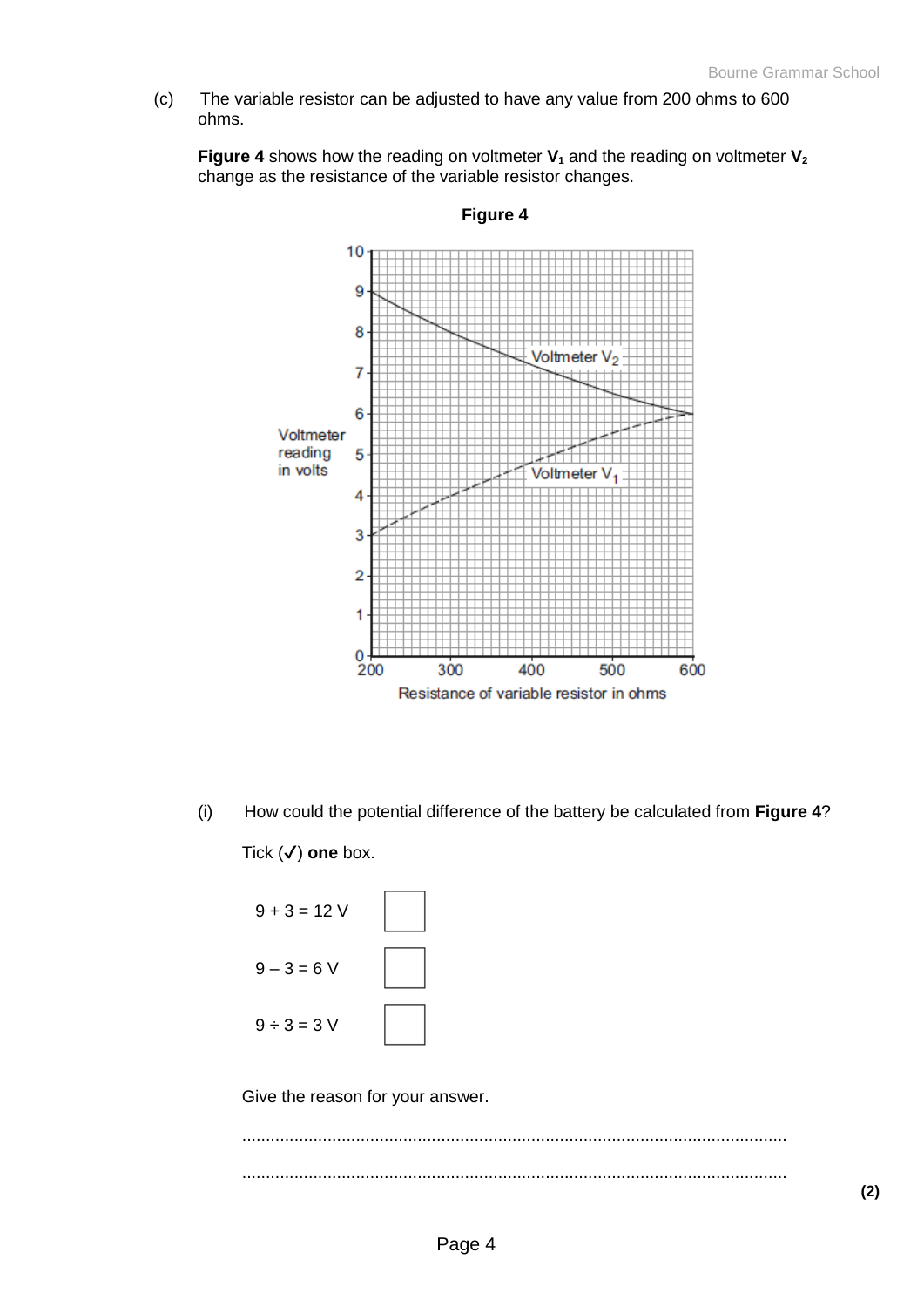| (ii)  | Use Figure 4 to determine the resistance of the fixed resistor, R.                                              |     |
|-------|-----------------------------------------------------------------------------------------------------------------|-----|
|       |                                                                                                                 |     |
|       | Give the reason for your answer.                                                                                |     |
|       |                                                                                                                 |     |
|       |                                                                                                                 | (2) |
|       |                                                                                                                 |     |
|       |                                                                                                                 |     |
|       |                                                                                                                 |     |
| (iii) | Calculate the current through the circuit when the resistance of the variable<br>resistor equals 200 $\Omega$ . |     |
|       |                                                                                                                 |     |
|       |                                                                                                                 |     |
|       |                                                                                                                 |     |
|       |                                                                                                                 | (3) |
|       |                                                                                                                 |     |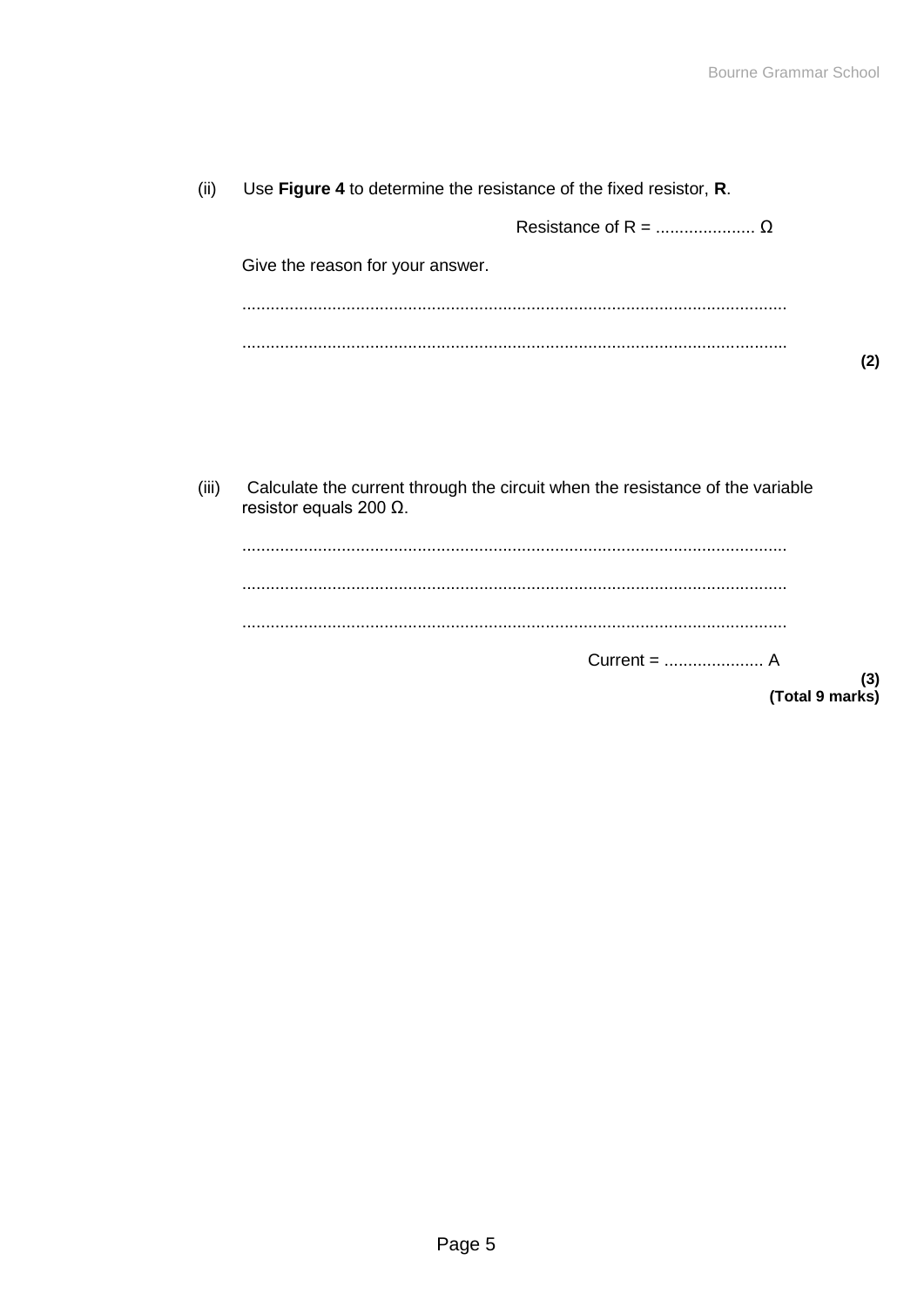**Q3.**The diagram shows the circuit set up by a student.



(a) The student uses the circuit to test the following hypothesis:

*'The current through a resistor is directly proportional to the potential difference across the resistor.'*

(i) If the hypothesis is correct, what should the student predict will happen to the current through the resistor when the potential difference across the resistor is doubled?

............................................................................................................... ...............................................................................................................

(ii) Name the component in the circuit used to change the potential difference across the resistor.

............................................................................................................... **(1)**

(b) The student used the data obtained to plot the points for a graph of current against potential difference.